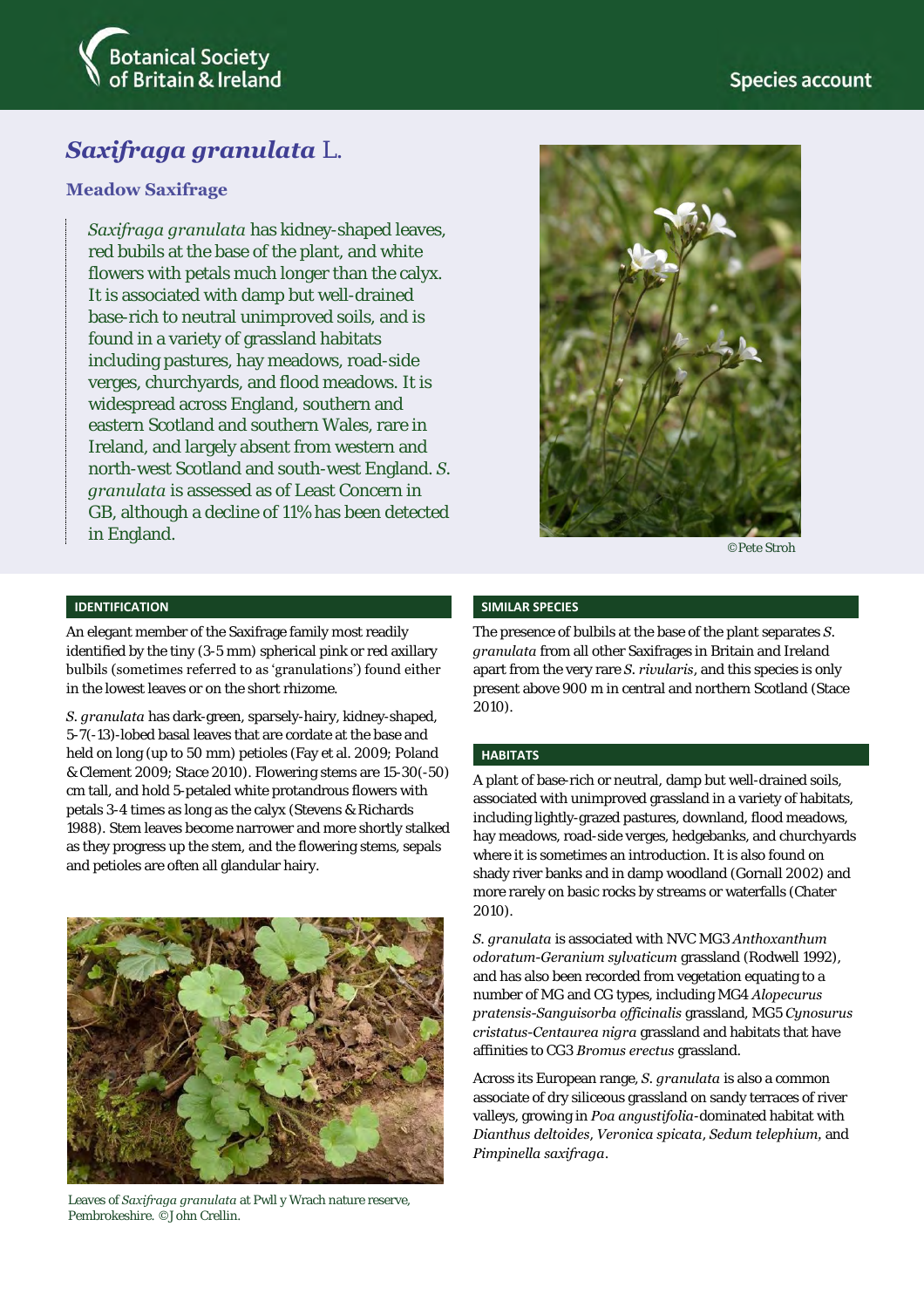## *Saxifraga granulata* L.

#### **BIOGEOGRAPHY**

*S. granulata* reaches its global north-western range limit in Britain where it is widespread across England, southern and eastern Scotland and southern counties of Wales. Elsewhere it is widespread but more thinly scattered, with notable declines in recent years from southern England. *S. granulata* is a rare species in north and west Wales and western Scotland and absent from north-west Scotland. In Ireland it may now only be present as a native species at three sites in or close to County Dublin.

In south-west England all extant populations are thought to be naturalised (Gornall 2002), although two fossilised seeds found in the Alleröd layer at Hawks Tor, Cornwall, were tentatively referred to as *S. granulata* by Godwin (1956; Fay et al. 2009), suggesting that it may once have been native to this area. *S. granulata* is predominantly a lowland (<300 m) species in Britain and Ireland, but can be found at higher altitudes and up to 580 m in Westmoreland.

It is widespread throughout northern, western and central Europe but is considered threatened in many areas within this range. It reaches its southern range limit in north-western Africa and its absolute northern limit in Finland and Sweden. It is replaced in south-east Europe by *S. graeca* and in the western Mediterranean by *S. corsica* (Stevens & Richards 1985). *S. granulata* is encountered as a naturalised gardenescape across its range, often as the double-flowered (*flora pleno*) form.



Distribution of *Saxifraga granulata* in Great Britain and Ireland.

## **ECOLOGY**

A perennial winter-green hemicryptophyte of damp, welldrained neutral or basic soils, producing fragrant flowers from April to June. The inflorescence is a lax, 3–10-flowered corymb. Flowers are self-compatible, protandrous and populations can be gynodioeceous, with female plants having smaller petals than hermaphrodite plants (Stevens & Richards 1988; Andersson 1995).

Flowers are pollinated by at least 27 different insect species (Lindgaard Hansen & Molau. 1994) including dagger flies, hoverflies and solitary bees. Seeds are small (0.5 x 0.3 mm), light brown and have papillae in longitudinal rows. Seed production is generally low in British gynodioecious populations, but recent studies in Denmark have found high seed set in hermaphrodite populations (Lindgaard Hansen & Molau 1994). However, the main means of reproduction is vegetative via axillary bulbils, with seedling survival found to be negligible in field studies undertaken by Richards (1986).

Following flowering in the spring and plant senescence in the summer months, the axillary bubils persist and go on to develop a new basal rosette in the autumn which then overwinters and produces flowers either the following spring or after one complete growing season. It is probable that bubils are dispersed across suitable habitat by adhering to the muddy feet of livestock, and bubils can survive long-distance dispersal as demonstrated by the presence of *S. granulata* as an associate of 'ballast flora' in Finland (Hæggström et al. 2012).

#### **THREATS**

The main threat to extant populations is loss of habitat through conversion to arable farming, urban and coastal development or 'improvement' after the use of broadspectrum herbicide. Plants prefer open, light conditions on unimproved soils and although they can persist for a short period of time in ranker grassland, cessation of cutting or grazing regimes will eventually shade out plants.

#### **MANAGEMENT**

Management of extant populations should follow a traditional cutting or grazing regime that results in a short sward by the end of the growing season.

#### **REFERENCES**

- Andersson, S. 1996. Floral variation in *Saxifraga granulata*: phenotypic selection, quantitative genetics and predicted response to selection. *Heredity* 77: 217–223.
- Chater, A.O. 2010. Flora of Cardiganshire. Privately published, Aberystwyth.
- Fay, M.F., Rankou, H. & Wilford, R. 2009. *Saxifraga granulata* L. (Saxifragaceae). *Curtis's Botanical Magazine* 26: 74–85.